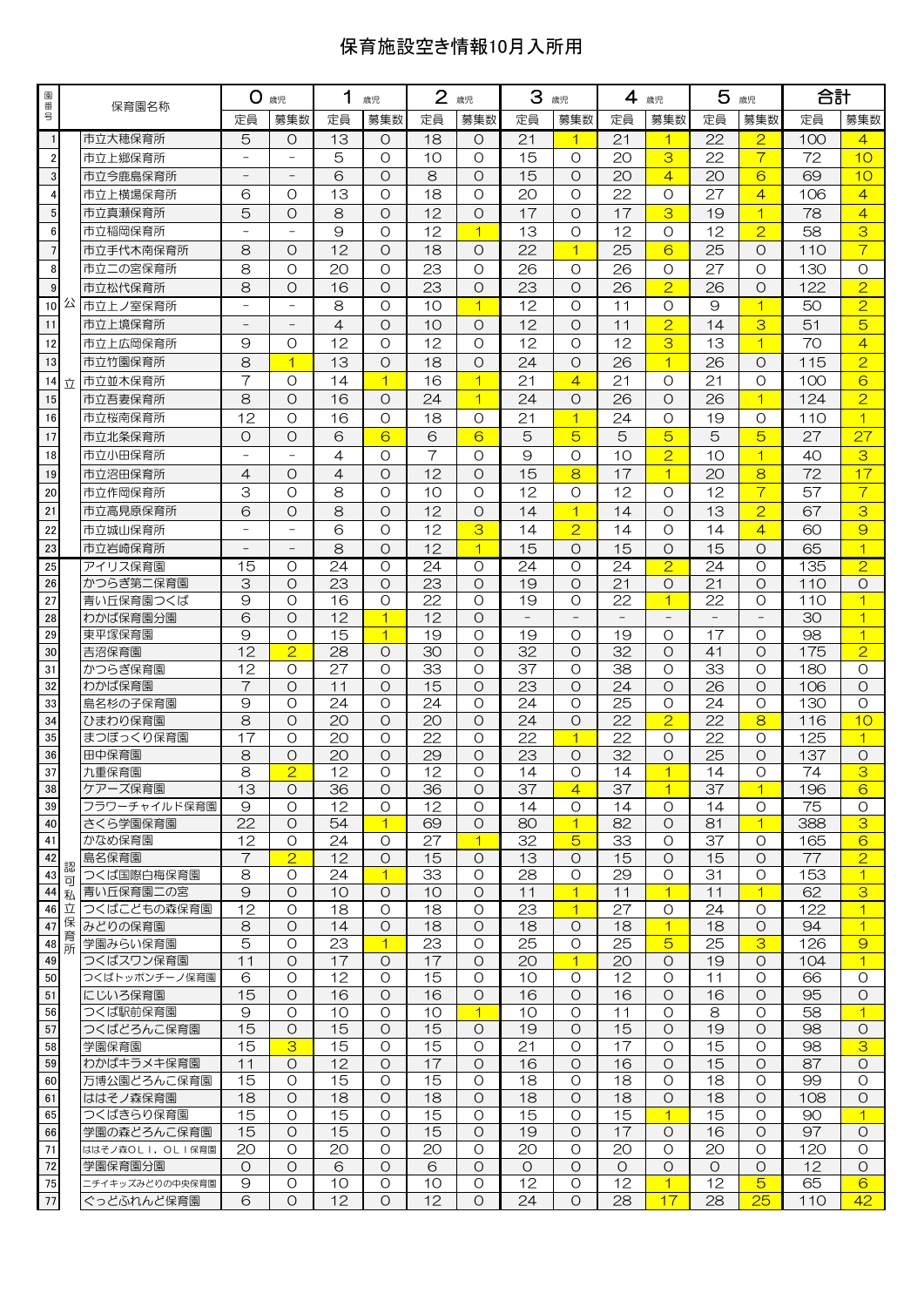## 保育施設空き情報10月入所用

| 園番号 |        | 保育園名称            | O        | 歳児       |                | 歳児                       | $\overline{2}$ | 歳児                      | З                        | 歳児                       | 4<br>歳児                  |                          | 5<br>歳児                  |                          | 合計   |                |
|-----|--------|------------------|----------|----------|----------------|--------------------------|----------------|-------------------------|--------------------------|--------------------------|--------------------------|--------------------------|--------------------------|--------------------------|------|----------------|
|     |        |                  | 定員       | 募集数      | 定員             | 募集数                      | 定員             | 募集数                     | 定員                       | 募集数                      | 定員                       | 募集数                      | 定員                       | 募集数                      | 定員   | 募集数            |
| 78  |        | みらいのもり保育園        | 15       | O        | 18             | $\Omega$                 | 18             | O                       | 15                       | $\Omega$                 | 17                       | $\Omega$                 | 3                        | O                        | 86   | $\Omega$       |
| 79  |        | つくばスマイル保育園       | 12       | $\circ$  | 15             | O                        | 18             | $\Omega$                | 24                       | $\Omega$                 | 24                       | 6                        | 16                       | 10                       | 109  | 16             |
| 80  |        | 南十字保育園           | 12       | O        | 13             | O                        | 14             | Ω                       | 18                       | $\Omega$                 | 18                       | $\Omega$                 | 5                        | O                        | 80   | $\Omega$       |
| 24  |        | 認定こども園みのり (2・3号) | 3        | $\circ$  | 18             | O                        | 19             | Ο                       | 22                       | O                        | 24                       | Ω                        | 40                       | O                        | 126  | $\Omega$       |
| 45  | 認      | すみれ保育園           | 15       | O        | 18             | $\Omega$                 | 18             | $\Omega$                | 18                       | $\Omega$                 | 19                       | $\Omega$                 | 18                       | O                        | 106  | $\Omega$       |
| 52  | 定      | 豊里もみじこども園 (2・3号) | 12       | O        | 18             | O                        | 18             | Ο                       | 18                       | O                        | 18                       | O                        | 18                       | $\circ$                  | 102  | O              |
| 53  |        | つくば中央保育園 (2・3号)  | 8        | O        | 15             | $\Omega$                 | 20             | $\Omega$                | 21                       | $\Omega$                 | 21                       | $\Omega$                 | 21                       | $\Omega$                 | 106  | $\Omega$       |
| 54  |        | 成蹊幼稚園<br>(2号)    | $\circ$  | $\circ$  | $\circ$        | $\Omega$                 | $\Omega$       | $\Omega$                | 12                       | $\Omega$                 | 16                       | $\Omega$                 | $\overline{26}$          | $\circ$                  | 54   | $\Omega$       |
| 55  | も<br>園 | 栄幼稚園<br>(2号)     | $\Omega$ | O        | $\Omega$       | $\Omega$                 | $\Omega$       | $\Omega$                | 17                       | $\Omega$                 | 26                       | $\Omega$                 | 20                       | $\Omega$                 | 63   | $\Omega$       |
| 67  |        | 学園の森こども園 (2·3号)  | 15       | $\circ$  | 15             | O                        | 15             | Ω                       | 15                       | $\Omega$                 | 15                       | O                        | 20                       | O                        | 95   | $\Omega$       |
| 68  |        | みどり流星こども園 (2・3号) | 6        | O        | 15             | O                        | 14             | $\Omega$                | 17                       | $\Omega$                 | 16                       | O                        | 18                       | 3                        | 86   | 3              |
| 62  |        | ラ・フェリーチェ保育園      | 6        | O        | 8              | O                        | 8              | O                       | $\overline{\phantom{0}}$ | $\overline{\phantom{0}}$ | $\overline{\phantom{0}}$ |                          | $\overline{\phantom{0}}$ | $\overline{\phantom{0}}$ | 22   | $\Omega$       |
| 63  |        | なかよし保育園          | 6        | O        | 8              | O                        | 8              | $\Omega$                | $\overline{\phantom{0}}$ | -                        | $\overline{\phantom{a}}$ | -                        | Ξ.                       | $\overline{\phantom{0}}$ | 22   | $\Omega$       |
| 64  |        | どんぐり             | 5        | $\circ$  | 4              | $\Omega$                 | 11             | $\Omega$                | $\overline{\phantom{0}}$ | $\overline{\phantom{0}}$ | $\overline{\phantom{0}}$ | -                        | -                        | $\overline{\phantom{0}}$ | 20   | $\Omega$       |
| 69  |        | しいの木保育園          | 5        | O        | 8              | $\overline{\mathbf{1}}$  | 6              | Ο                       | -                        | -                        | $\overline{\phantom{0}}$ | -                        | -                        | Ξ.                       | 19   |                |
| 70  |        | YMCAつくばオリーブ保育園   | $\circ$  | $\Omega$ | 10             | $\Omega$                 | $\Theta$       | $\overline{\mathbf{1}}$ | $\overline{\phantom{0}}$ | $\overline{\phantom{0}}$ | $\overline{\phantom{0}}$ |                          |                          | $\overline{\phantom{0}}$ | 19   | $\overline{1}$ |
| 73  | 規<br>模 | 流星の斤保育園          | 3        | O        | $\overline{7}$ | O                        | 8              | O                       | -                        | -                        | $\overline{\phantom{0}}$ | Ξ.                       | $\overline{\phantom{0}}$ | $\overline{\phantom{0}}$ | 18   | O              |
| 74  | 保      | すてっぷ保育園つくば研究学園   | 3        | $\circ$  | 9              | ⊣                        | 10             | Ο                       | -                        | -                        |                          | -                        |                          | $\overline{\phantom{a}}$ | 22   |                |
| 76  | 育      | はこぶね保育園          | $\circ$  | O        | 8              | O                        | 4              | $\overline{4}$          | -                        | $\overline{\phantom{0}}$ |                          |                          |                          | -                        | 12   |                |
| 81  |        | ソシエルみどりの         | 6        | O        | $\overline{7}$ | O                        | $\overline{7}$ | O                       | $\overline{\phantom{0}}$ | $\overline{\phantom{0}}$ | $\qquad \qquad -$        | -                        | -                        | $-$                      | 20   | $\Omega$       |
| 82  |        | すてっぷ保育園万博記念公園    | 5        | O        | 9              | O                        | 8              | Ο                       | $\overline{\phantom{0}}$ | $\overline{\phantom{0}}$ | ۰                        | $\overline{\phantom{0}}$ | $\overline{\phantom{0}}$ | $\equiv$                 | 22   | $\Omega$       |
| 83  |        | すてっぷ保育園諏訪        | 5        | и        | $\Theta$       | ⊣                        | 8              | $\Omega$                | -                        | -                        |                          |                          |                          | $\qquad \qquad -$        | 22   | $\overline{2}$ |
| 84  |        | ルンルン保育園春日        | 4        | O        | 12             | $\overline{\mathcal{A}}$ | $\mathcal{P}$  | $\Omega$                | $\overline{\phantom{0}}$ | $\overline{\phantom{0}}$ | ۰                        | $\overline{\phantom{0}}$ | $\overline{\phantom{0}}$ | $\overline{\phantom{0}}$ | 18   | 4              |
|     |        | 合計               | 651      | 11       | 60<br>11       | 16                       | 1326           | 18                      | 1378                     | 37                       | 1442                     | 72                       | 1436                     | 12                       | 7393 | 266            |
|     |        |                  |          |          |                |                          |                |                         |                          |                          |                          |                          |                          |                          |      |                |

#### 【注意】

☆申込みを取り下げる場合は、毎月8日までに取下げ届を幼児保育課にご提出ください。取下げ届がない場合 は、令和3年3月入所まで継続して選考を行います。

☆保育所変更(転所)申込の場合、変更希望先の内定を辞退することはできません。変更希望先で内定となった 場合、変更前の保育所には別の方が内定となるため、退所となります。

☆募集数が0でも、退所や転所等により空きができて内定となる場合があります。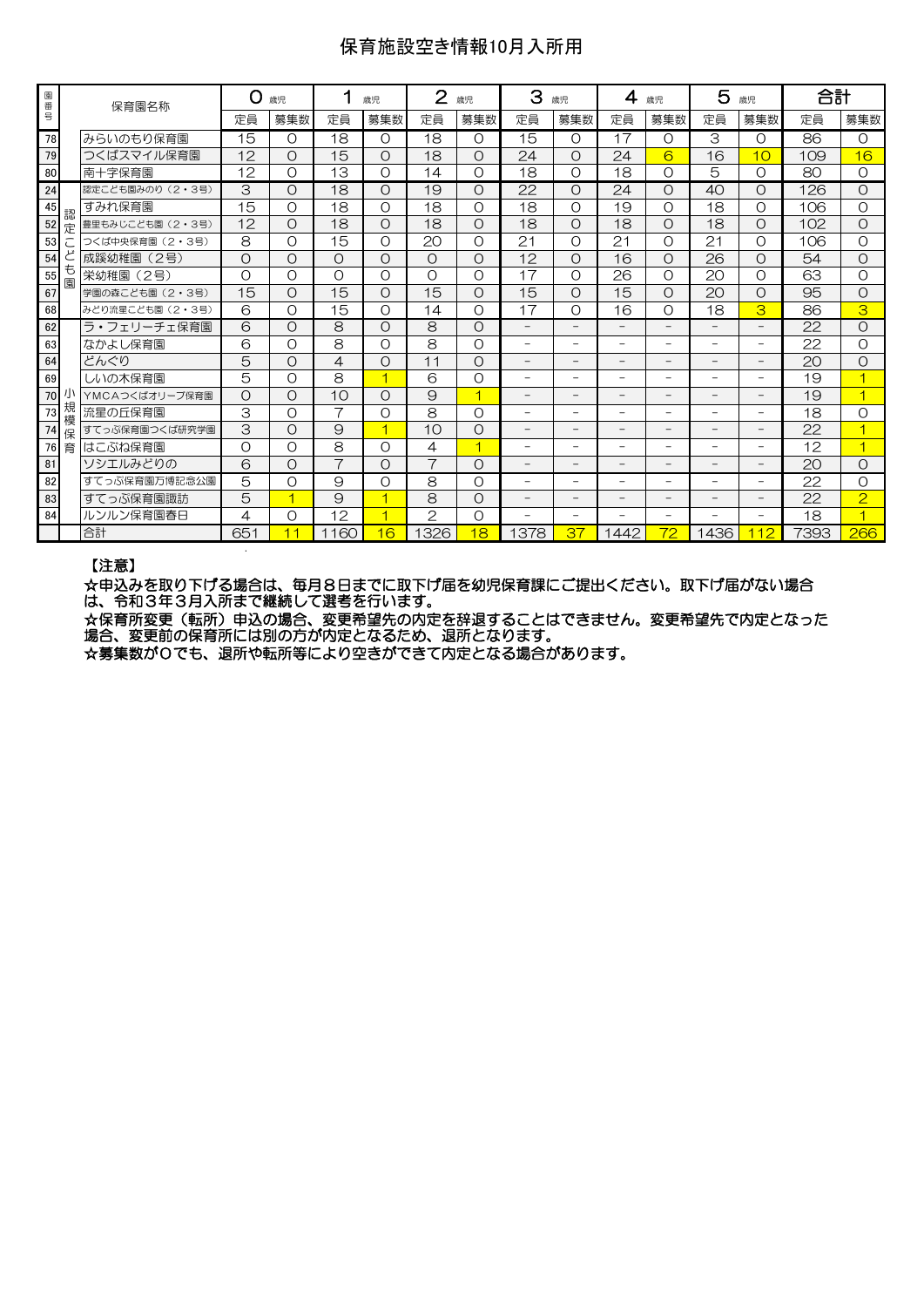# Availability of Childcare Facilities for October 2020 admission

|                | Name of facility |                                 | O years old         |                                            | $1$ years old  |                                | 2 years old    |                   | $3$ years old                  |                                | 4 years old         |                                  | 5 years old          |                               | Total     |                                   |
|----------------|------------------|---------------------------------|---------------------|--------------------------------------------|----------------|--------------------------------|----------------|-------------------|--------------------------------|--------------------------------|---------------------|----------------------------------|----------------------|-------------------------------|-----------|-----------------------------------|
|                |                  |                                 | Capacity            | Available                                  | Capacity       | Available                      | Capacity       | Available         | Capacity                       | Available                      | Capacity            | Available                        | Capacity             | Available                     | Capacity  | Available                         |
| $\mathbf{1}$   |                  | Ōho                             | 5                   | $\mathsf{O}\xspace$                        | 13             | 0                              | 18             | $\mathbf 0$       | 21                             | $\overline{1}$                 | 21                  | $\overline{1}$                   | 22                   | $\overline{2}$                | 100       | $\overline{4}$                    |
| $\overline{2}$ |                  | Kamigō                          |                     |                                            | 5              | $\mathbf{O}$                   | 10             | $\mathbf{0}$      | 15                             | 0                              | 20                  | $\overline{3}$                   | 22                   | $\overline{7}$                | 72        | 10                                |
| $\overline{3}$ |                  | Imakashima                      |                     |                                            | 6              | $\overline{0}$                 | 8              | $\mathbf{0}$      | 15                             | $\mathbf 0$                    | 20                  | $\overline{4}$                   | 20                   | $6 \overline{6}$              | 69        | 10                                |
| $\overline{4}$ |                  | Kamiyokoba                      | 6                   | $\mathsf{O}\xspace$                        | 13             | 0                              | 18             | 0                 | 20                             | 0                              | 22                  | $\mathbf 0$                      | 27                   | $\overline{4}$                | 106       | $\overline{4}$                    |
| 5              |                  | Mase                            | 5                   | $\mathsf{O}\xspace$                        | 8              | $\overline{0}$                 | 12             | $\mathbf 0$       | 17                             | $\mathsf{O}\xspace$            | 17                  | $\overline{3}$                   | 19                   | $\overline{1}$                | 78        | $\overline{4}$                    |
| 6              |                  | Inaoka                          |                     |                                            | 9              | 0                              | 12             | $\overline{1}$    | 13                             | 0                              | 12                  | $\mathbf 0$                      | 12                   | $\overline{2}$                | 58        | $\overline{3}$                    |
| $\overline{7}$ |                  | Teshirogi-minami                | 8                   | $\mathsf{O}\xspace$                        | 12             | $\overline{0}$                 | 18             | $\mathbf 0$       | 22                             | $\overline{1}$                 | 25                  | $6\overline{6}$                  | 25                   | $\mathbf 0$                   | 110       | $\overline{7}$                    |
| 8              |                  | Ninomiya                        | 8                   | $\mathsf{O}\xspace$                        | 20             | 0                              | 23             | 0                 | 26                             | 0                              | 26                  | $\mathbf 0$                      | 27                   | 0                             | 130       | $\mathsf{O}$                      |
| $\overline{9}$ |                  | Matsushiro                      | 8                   | $\mathsf{O}\xspace$                        | 16             | 0                              | 23             | $\mathbf 0$       | 23                             | $\mathsf{O}\xspace$            | 26                  | $\overline{2}$                   | 26                   | $\mathbf 0$                   | 122       | $\overline{2}$                    |
| 10             |                  | Uenomuro                        |                     |                                            | 8              | 0                              | 10             | $\overline{1}$    | 12                             | 0                              | 11                  | $\mathbf 0$                      | 9                    | $\overline{1}$                | 50        | $\overline{2}$                    |
| 11             |                  | Kamizakai                       |                     |                                            | $\overline{4}$ | $\overline{0}$                 | 10             | $\mathbf 0$       | 12                             | $\mathsf{O}\xspace$            | 11                  | $\overline{2}$                   | 14                   | $\overline{3}$                | 51        | $\overline{5}$                    |
| 12             | PUBLIC           | Kamihiro-oka                    | 9                   | $\mathsf{O}\xspace$                        | 12             | 0                              | 12             | 0                 | 12                             | 0                              | 12                  | $\overline{3}$                   | 13                   | $\overline{1}$                | 70        | $\overline{4}$                    |
| 13             |                  | Takezono                        | 8                   | $\overline{1}$                             | 13             | 0                              | 18             | $\mathbf 0$       | 24                             | $\mathsf{O}\xspace$            | 26                  | $\overline{1}$                   | 26                   | $\mathbf 0$                   | 115       | $\overline{2}$                    |
| 14             |                  | Namiki                          | $\overline{7}$      | $\mathsf{O}\xspace$                        | 14             | $\overline{1}$                 | 16             | $\overline{1}$    | 21                             | $\overline{4}$                 | 21                  | $\mathsf O$                      | 21                   | 0                             | 100       | $6 \overline{}$                   |
| 15             |                  | Azuma                           | 8                   | $\mathsf{O}\xspace$                        | 16             | 0                              | 24             | $\overline{1}$    | 24                             | $\mathsf{O}\xspace$            | 26                  | $\mathbf 0$                      | 26                   | $\overline{1}$                | 124       | $\overline{2}$                    |
| 16             |                  | Ōnan                            | 12                  | $\mathsf{O}\xspace$                        | 16             | 0                              | 18             | 0                 | 21                             | $\overline{1}$                 | 24                  | $\mathbf 0$                      | 19                   | 0                             | 110       | $\overline{1}$                    |
| 17             |                  | Hōjō                            | $\mathsf{O}\xspace$ | $\mathsf{O}\xspace$                        | 6              | $6 \overline{6}$               | 6              | $6 \overline{6}$  | 5                              | $\overline{5}$                 | 5                   | $\overline{\mathbf{5}}$          | 5                    | $\overline{5}$                | 27        | 27                                |
| 18             |                  | Oda                             |                     |                                            | $\overline{4}$ | 0                              | $\overline{7}$ | 0                 | 9                              | 0                              | 10                  | $\overline{2}$                   | 10                   | $\overline{1}$                | 40        | $\overline{3}$                    |
| 19             |                  | Numata                          | $\overline{4}$      | $\mathsf{O}\xspace$                        | $\overline{4}$ | $\overline{0}$                 | 12             | $\mathbf{O}$      | 15                             | $\overline{8}$                 | 17                  | $\overline{1}$                   | 20                   | $\overline{8}$                | 72        | 17                                |
| 20             |                  | Sakuoka                         | 3                   | $\mathsf{O}\xspace$                        | 8              | 0                              | 10             | 0                 | 12                             | 0                              | 12                  | $\mathsf O$                      | 12                   | $\overline{7}$                | 57        | $\overline{7}$                    |
| 21             |                  | Takamihara                      | 6                   | $\mathsf{O}\xspace$                        | 8              | 0                              | 12             | $\mathbf{O}$      | 14                             | $\overline{1}$                 | 14                  | $\mathbf 0$                      | 13                   | $\overline{2}$                | 67        | $\overline{3}$                    |
| 22             |                  | Shiroyama                       |                     | L,                                         | 6              | 0                              | 12             | $\overline{3}$    | 14                             | $\overline{2}$                 | 14                  | $\mathsf O$                      | 14                   | $\overline{4}$                | 60        | $\overline{9}$                    |
| 23             |                  | Iwasaki                         |                     |                                            | 8              | $\mathsf{O}\xspace$            | 12             | $\overline{1}$    | 15                             | $\mathsf{O}\xspace$            | 15                  | $\mathbf 0$                      | 15                   | $\mathbf 0$                   | 65        | $\overline{1}$                    |
| 25             |                  | Iris                            | 15                  | 0                                          | 24             | 0                              | 24             | 0                 | 24                             | 0                              | 24                  | $\overline{2}$                   | 24                   | 0                             | 135       | $\overline{2}$                    |
| 26             |                  | Katsuragi II                    | 3                   | $\overline{0}$                             | 23<br>16       | $\overline{0}$                 | 23             | $\mathbf{0}$      | 19                             | 0                              | 21                  | $\mathbf 0$                      | 21                   | $\mathbf 0$                   | 110       | $\mathbf 0$                       |
| 27<br>28       |                  | Aoi Oka Tsukuba<br>Wakaba annex | 9<br>6              | $\mathbf 0$<br>$\mathbf 0$                 | 12             | $\mathsf{O}$<br>$\overline{1}$ | 22<br>12       | 0<br>$\mathbf{0}$ | 19<br>$\overline{\phantom{a}}$ | 0<br>$\overline{\phantom{a}}$  | 22<br>$\Box$        | $\overline{1}$<br>$\Box$         | 22<br>$\blacksquare$ | 0<br>$\Box$                   | 110<br>30 | $\overline{1}$<br>$\overline{1}$  |
| 29             |                  | Higashi-hiratsuka               | 9                   | $\mathbf 0$                                | 15             | $\mathbf{1}$                   | 19             | $\mathbf{0}$      | 19                             | 0                              | 19                  | 0                                | 17                   | 0                             | 98        | $\mathbf{1}$                      |
| 30             |                  | Yoshinuma                       | 12                  | $\overline{2}$                             | 28             | 0                              | 30             | $\mathbf 0$       | 32                             | $\mathsf{O}\xspace$            | 32                  | $\mathbf 0$                      | 41                   | $\mathbf{O}$                  | 175       | $\overline{2}$                    |
| 31             |                  | Katsuragi                       | 12                  | $\mathsf{O}\xspace$                        | 27             | 0                              | 33             | $\mathbf{0}$      | 37                             | $\mathsf{O}\xspace$            | 38                  | $\mathbf 0$                      | 33                   | 0                             | 180       | $\mathbf{O}$                      |
| 32             |                  | Wakaba                          | $\overline{7}$      | $\mathbf 0$                                | 11             | $\overline{0}$                 | 15             | $\mathbf{O}$      | 23                             | $\mathbf 0$                    | 24                  | $\mathbf 0$                      | 26                   | $\mathsf{O}\xspace$           | 106       | $\mathsf{O}\xspace$               |
| 33             |                  | Shimana-Suginoko                | 9                   | $\mathbf 0$                                | 24             | 0                              | 24             | 0                 | 24                             | 0                              | 25                  | $\mathbf 0$                      | 24                   | 0                             | 130       | $\mathbf{O}$                      |
| 34             |                  | Himawari                        | 8                   | $\mathbf 0$                                | 20             | 0                              | 20             | $\mathbf 0$       | 24                             | 0                              | 22                  | $\overline{2}$                   | 22                   | $\overline{8}$                | 116       | 10                                |
| 35             |                  | Matsubokkuri                    | 17                  | $\mathbf 0$                                | 20             | 0                              | 22             | $\mathbf{O}$      | 22                             | $\overline{1}$                 | 22                  | $\mathbf 0$                      | 22                   | 0                             | 125       | $\overline{1}$                    |
| 36<br>37       |                  | Tanaka                          | 8                   | $\mathbf 0$                                | 20             | $\mathsf{O}\xspace$            | 29             | $\mathbf{O}$      | 23                             | $\mathbf 0$                    | 32                  | $\mathbf 0$                      | $\overline{25}$      | $\mathsf{O}\xspace$           | 137       | $\mathsf{O}\xspace$               |
| 38             |                  | Kokonoe<br>Care's               | 8<br>13             | $\overline{2}$<br>$\mathbf 0$              | 12<br>36       | $\mathbf{0}$<br>0              | 12<br>36       | 0<br>0            | 14<br>37                       | $\mathbf{O}$<br>$\overline{4}$ | 14<br>37            | $\overline{1}$<br>$\mathbf{1}$   | 14<br>37             | 0<br>$\mathbf{1}$             | 74<br>196 | $\overline{3}$<br>$6\overline{6}$ |
| 39             |                  | Flower Child                    | 9                   | $\mathbf{0}$                               | 12             | 0                              | 12             | 0                 | 14                             | 0                              | 14                  | $\mathbf{0}$                     | 14                   | 0                             | 75        | 0                                 |
| 40             |                  | Sakura Gakuen                   | 22                  | $\mathbf 0$                                | 54             | $\mathbf{1}$                   | 69             | $\mathbf 0$       | 80                             | $\mathbf{1}$                   | 82                  | $\mathbf 0$                      | 81                   | $\mathbf{1}$                  | 388       | $\overline{3}$                    |
| 41             |                  | Kaname                          | 12                  | $\mathsf{O}\xspace$                        | 24             | 0                              | 27             | $\mathbf{1}$      | 32                             | 5 <sup>1</sup>                 | 33                  | 0                                | 37                   | 0                             | 165       | $6 \overline{6}$                  |
| 42             |                  | Shimana                         | $\overline{7}$      | $\overline{2}$                             | 12             | $\mathbf{0}$                   | 15             | $\mathbf 0$       | 13                             | $\mathsf{O}\xspace$            | 15                  | $\mathbf 0$                      | 15                   | $\mathbf 0$                   | 77        | $\overline{2}$                    |
| 43             |                  | Tsukuba Kokusai Shiraume        | 8                   | $\mathsf{O}\xspace$                        | 24             | $\overline{1}$                 | 33             | 0                 | 28                             | 0                              | 29                  | $\mathbf 0$                      | 31                   | 0                             | 153       | $\mathbf{1}$                      |
| 44             |                  | Aoi Oka Ninomiya                | 9                   | $\overline{0}$                             | 10             | $\overline{0}$                 | 10             | $\overline{0}$    | 11                             | $\overline{1}$                 | 11                  | $\mathbf{1}$                     | 11                   | $\overline{1}$                | 62        | $\overline{3}$                    |
| 46             | Licensed PRIVATE | Tsukuba Kodomono Mori           | 12                  | $\mathbf 0$                                | 18             | 0                              | 18             | 0                 | 23                             | $\overline{1}$                 | 27                  | $\mathbf 0$                      | 24                   | 0                             | 122       | $\mathbf{1}$                      |
| 47<br>48       |                  | Midorino<br>Gakuen Mirai        | 8<br>5              | $\mathsf{O}\xspace$<br>$\mathsf{O}\xspace$ | 14<br>23       | 0<br>$\overline{1}$            | 18<br>23       | $\mathbf 0$<br>0  | 18<br>25                       | $\mathsf{O}\xspace$<br>0       | 18<br>25            | $\overline{1}$<br>5 <sup>1</sup> | 18<br>25             | $\mathbf 0$<br>$\overline{3}$ | 94<br>126 | $\overline{1}$<br>9               |
| 49             |                  | Tsukuba Swan                    | 11                  | $\mathbf{O}$                               | 17             | 0                              | 17             | $\mathbf 0$       | 20                             | 1                              | 20                  | $\mathbf 0$                      | 19                   | 0                             | 104       | $\mathbf{1}$                      |
| 50             |                  | Tsukuba Topponchino             | 6                   | $\mathsf{O}\xspace$                        | 12             | $\mathsf{O}$                   | 15             | 0                 | 10                             | 0                              | 12                  | $\mathsf O$                      | 11                   | 0                             | 66        | 0                                 |
| 51             |                  | Nijiiro                         | 15                  | $\mathbf{0}$                               | 16             | $\overline{O}$                 | 16             | $\mathbf{0}$      | 16                             | $\mathsf{O}\xspace$            | 16                  | $\mathbf 0$                      | 16                   | 0                             | 95        | $\mathbf{0}$                      |
| 56             |                  | Tsukuba Ekimae                  | 9                   | $\mathbf{0}$                               | 10             | 0                              | 10             | $\mathbf{1}$      | 10                             | 0                              | 11                  | 0                                | 8                    | 0                             | 58        | $\mathbf{1}$                      |
| 57             |                  | Tsukuba Doronko                 | 15                  | $\mathsf{O}\xspace$                        | 15             | 0                              | 15             | $\mathbf 0$       | 19                             | $\mathsf{O}\xspace$            | 15                  | $\mathbf 0$                      | 19                   | 0                             | 98        | $\mathbf 0$                       |
| 58             |                  | Gakuen                          | 15                  | $\overline{3}$                             | 15             | 0                              | 15             | 0                 | 21                             | 0                              | 17                  | 0                                | 15                   | 0                             | 98        | $\overline{3}$                    |
| 59             |                  | Wakaba Kirameki                 | 11                  | $\mathbf{O}$                               | 12             | $\overline{0}$                 | 17             | $\mathbf{0}$      | 16                             | $\mathsf{O}\xspace$            | 16                  | $\mathsf O$                      | 15                   | 0                             | 87        | $\mathbf{0}$                      |
| 60             |                  | Bampaku-koen Doronko            | 15                  | 0                                          | 15             | 0                              | 15             | 0                 | 18                             | 0                              | 18                  | 0                                | 18                   | 0                             | 99        | 0                                 |
| 61<br>65       |                  | Hahasono Mori<br>Tsukuba Kirari | 18<br>15            | $\mathbf{0}$<br>$\mathbf 0$                | 18<br>15       | 0<br>0                         | 18<br>15       | 0<br>$\mathbf{0}$ | 18<br>15                       | 0<br>0                         | 18<br>15            | $\mathbf 0$<br>$\mathbf{1}$      | 18<br>15             | 0<br>0                        | 108<br>90 | $\mathbf 0$<br>$\mathbf{1}$       |
| 66             |                  | Gakuen-no Mori Doronko          | 15                  | $\mathsf{O}\xspace$                        | 15             | 0                              | 15             | $\mathbf 0$       | 19                             | 0                              | 17                  | $\mathbf 0$                      | 16                   | 0                             | 97        | $\mathbf 0$                       |
| 71             |                  | Hahasono Mori OLI. OLI.         | 20                  | $\mathbf{0}$                               | 20             | 0                              | 20             | 0                 | 20                             | 0                              | 20                  | 0                                | 20                   | 0                             | 120       | $\mathbf{0}$                      |
| 72             |                  | Gakuen Annex                    | $\overline{0}$      | $\overline{0}$                             | 6              | 0                              | 6              | $\mathbf{0}$      | $\mathsf{O}\xspace$            | $\mathsf{O}\xspace$            | $\mathsf{O}\xspace$ | $\mathbf 0$                      | $\mathbf 0$          | 0                             | 12        | $\mathbf 0$                       |
| 75             |                  | Nichii Kids Midorino Chuō       | 9                   | 0                                          | 10             | 0                              | 10             | 0                 | 12                             | 0                              | 12                  | $\mathbf{1}$                     | 12                   | 5                             | 65        | $6 \overline{6}$                  |
| 77             |                  | Good Friend                     | 6                   | $\mathbf 0$                                | 12             | 0                              | 12             | $\mathbf 0$       | 24                             | $\mathsf{O}\xspace$            | 28                  | 17                               | 28                   | 25                            | 110       | 42                                |